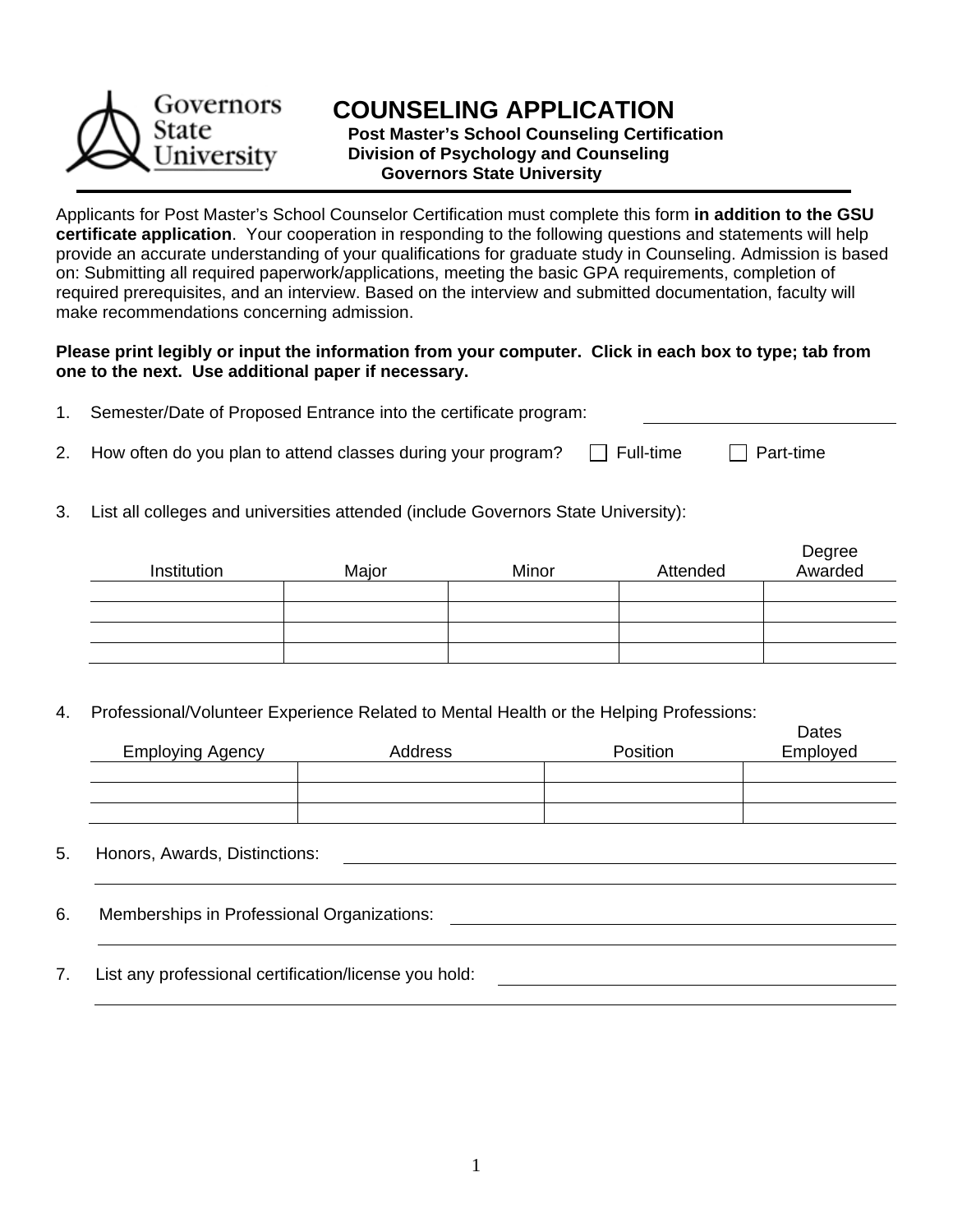8. Why have you chosen the profession of School Counseling for graduate study?

9. Describe any professional or volunteer work experiences which you have had related to your career goals.

10. Describe your personal characteristics/strengths that will contribute to your being an effective counselor.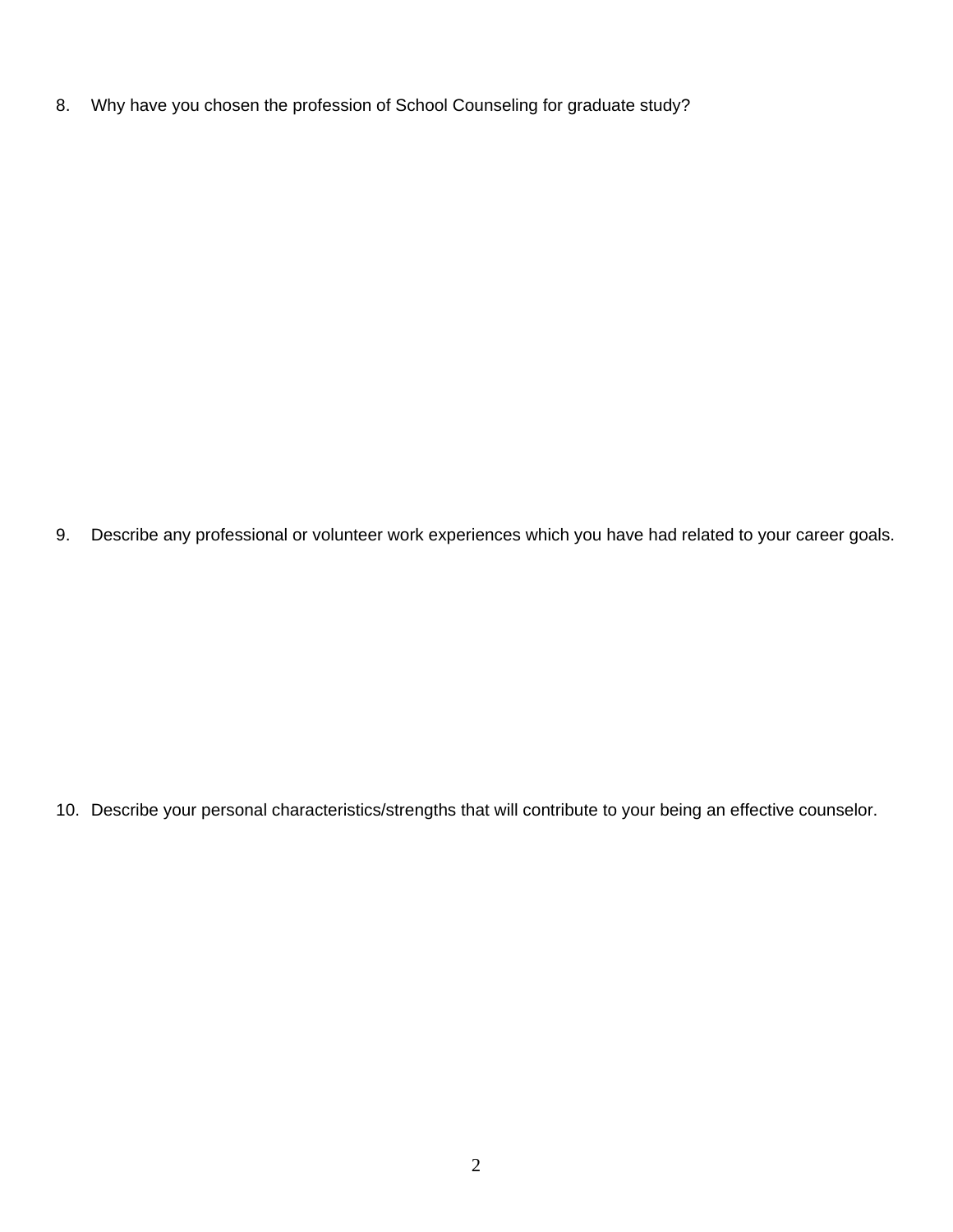11. What is your computer/technology competence and literacy and how will you become more competent?

12. Please add any additional information that you would like the Admissions Committee to consider as part of your application.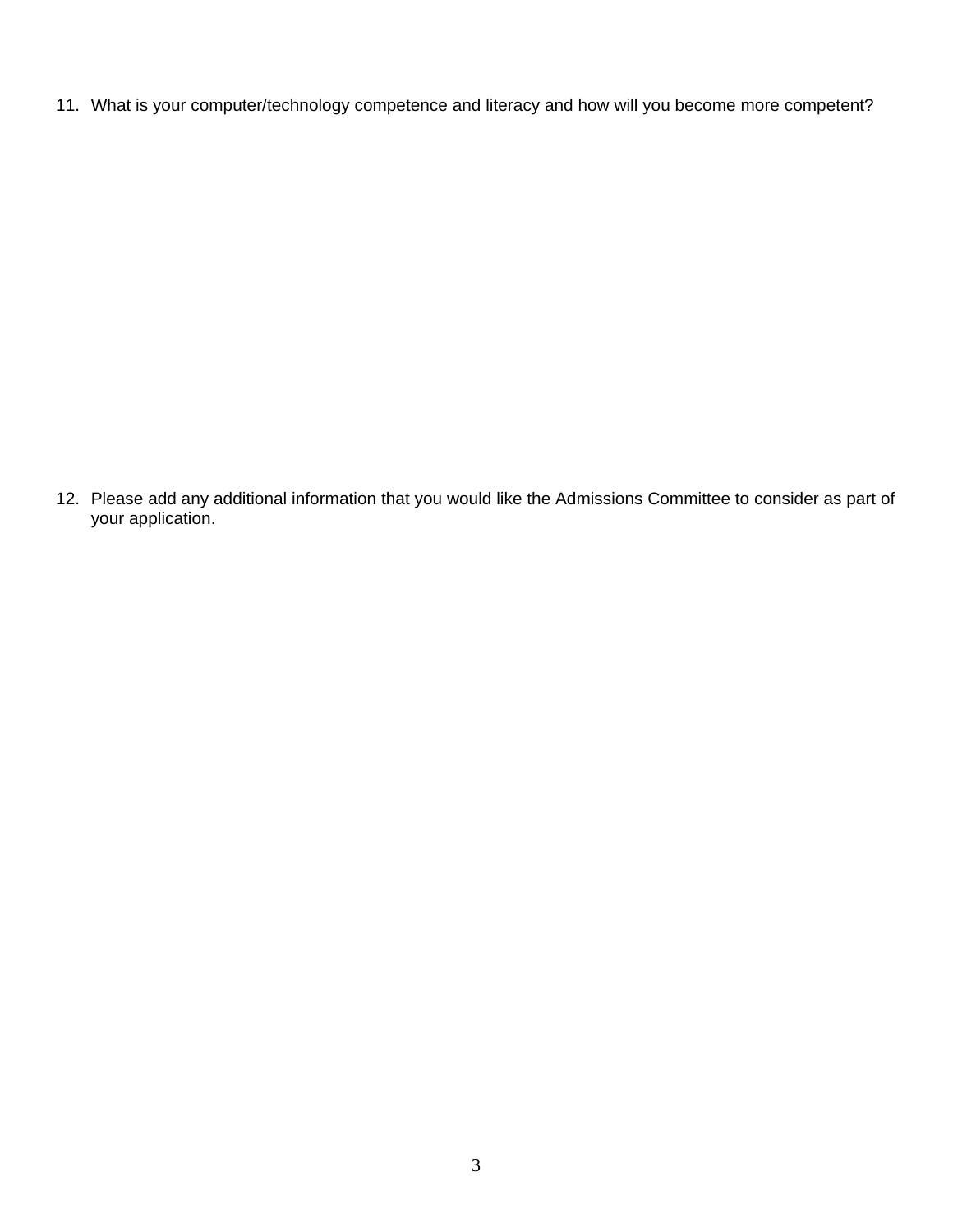13. Please write a brief statement about your professional goals. Include goals for your professional career, type of position(s) you expect to seek when you complete your certificate, professional areas of interest to you and how you believe you can advance the profession of counseling. (This typing area will expand as you type. Please use an additional sheet of paper if necessary.)

 $\overline{a}$ Signature of Applicant **Date**